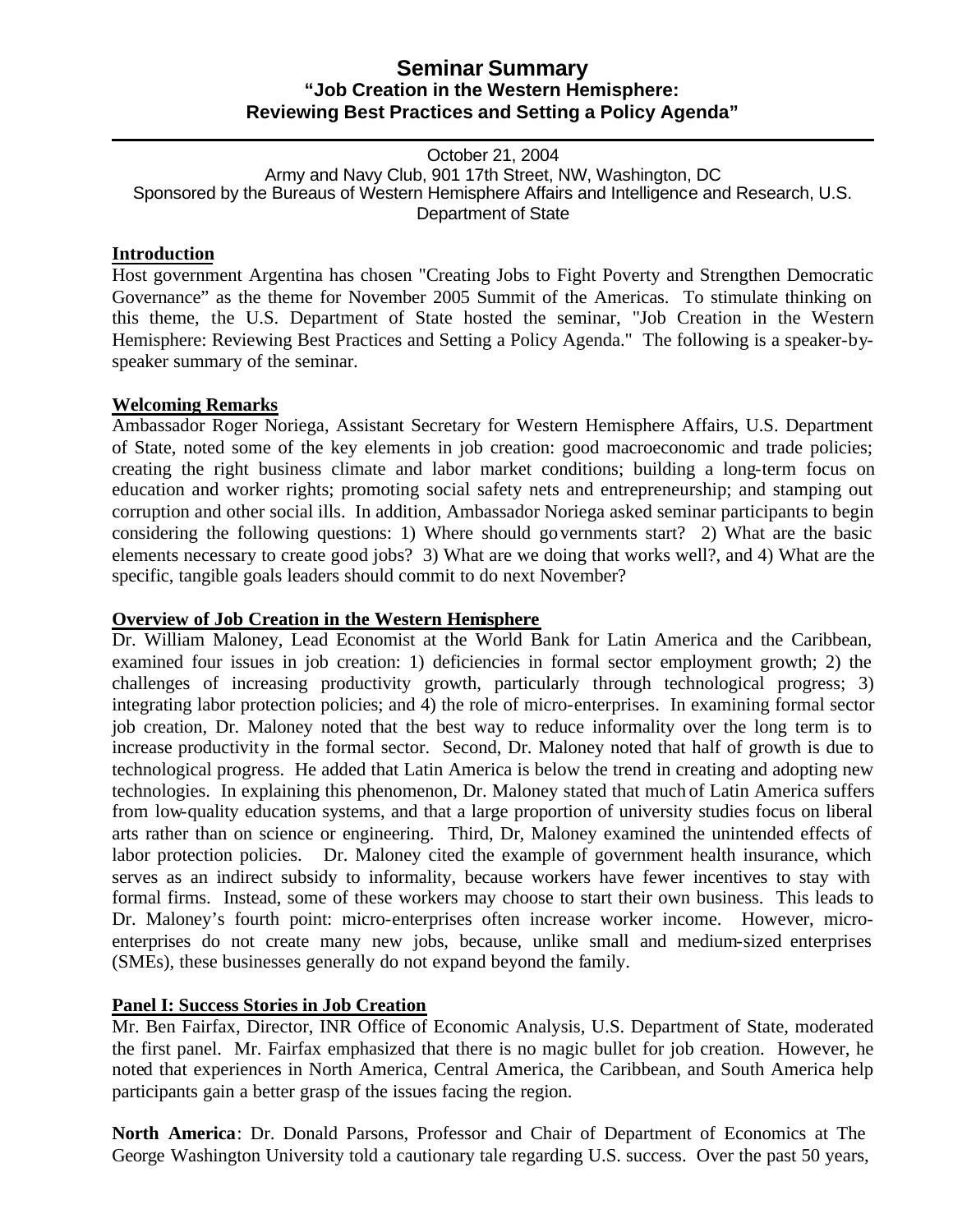the United States economy has created over 85 million jobs and maintained unemployment rates of between five and ten per cent. He pointed to several key practices in explaining the U.S. record of success: relative absence of civil strife; flexible capital and labor markets; moderate tax burdens; and reasonable access to educational opportunities. Dr. Parsons cautioned, however, that the United States has benefited, in part, from a "happy accident" that may not easily translate to other societies. In highly unequal societies, envy often takes precedence over greed, and economies may become trapped in a "low growth, high envy equilibrium" that constrains creation of new jobs. To break out of this equilibrium, Dr. Parsons recommended that governments limit intrusions into the market, invest in health and education, effectively communicate government policies to the public, and discourage discrimination—that is, create the conditions necessary to "get lucky."

**Central America**: Dr. Isaac Cohen, Chairman and CEO of Inverway, LLC, argued that greater openness in trade and investment would lead to job creation. Dr. Cohen stressed the importance of maintaining an attractive climate for investment, citing previous job creation experiences during the import substitution and maquila eras. Employment in the maquilas, largely thanks to FDI, doubled from almost 250,000 people in 1996 to 500,000 in 2002. Unfortunately, Central America has not enjoyed the success of East Asia in creating domestic linkages to the maquilas. Although some complain of low maquila salaries, Dr. Cohen suggested that the relevant trade-off is not "low-wage vs. high-wage job," but rather "low-wage job vs. no job." Dr. Cohen attributed the 1996 decision of Intel to set up a \$300 million computer chip plant in Costa Rica, in part, to the fact that Costa Rica had introduced computers in its education system 15 years ago, and therefore had a computer literate labor force.

**Caribbean**: Dr. Ralph Henry, Consultant for KAIRI Consultants, stressed the unique circumstances in small developing island-states. Dr. Henry noted that much of the Caribbean suffers from lack of diversification, vulnerability to trade shocks, and stickiness in wages. Dr. Henry highlighted Barbados as a success story in the Caribbean, primarily for its focus on tertiary education and training. Dr. Henry added that the citizens of Barbados must participate in training programs in order to receive unemployment insurance, which helps improve human resource development. For other countries in the Caribbean, Henry suggested that diversification and strengthening of tradable sectors are the keys to sustainable employment creation in the  $21<sup>st</sup>$  century. Dr. Henry talked about the need for better skills, not lower wages, in order to compete with China. In response to a question on remittances, he suggested that Haitians living abroad should consider opportunities for long-term investment in Haiti.

**South America**: Dr. Roberto Abusada, Consultant for LatinSource, focused on the high correlation between job creation and growth in the 1990s. He argued that sustained growth, particularly if driven by productivity growth, is the single most important factor in creating new jobs. Dr. Abusada stated that integration into the world economy is a key element in generating productivity growth. As an example, Dr. Abusada explained how Peru benefited from a globally competitive textile sector. Dr. Abusada argued for the need for private investment in infrastructure, and noted the differences over the last ten years between Peru and Chile. Dr. Abusada also stressed the need to reform employment protection systems in South America. He called on governments to reduce excessive benefits for some privileged groups in order to expand benefits across a broader segment of the population.

### **Keynote: Job Creation and the 2005 Summit of the Americas**

**Introduction**: Ambassador John Maisto, National Summit Coordinator at the U.S. Department of State, gave a brief background of how the Summit process addressed the challenge of job creation at Miami (1994), Santiago (1998), Quebec City (2001) and the Special Summit in Nuevo Leon (2004). Ambassador Maisto stressed that the task ahead is to "find concrete solutions to more and higherquality employment."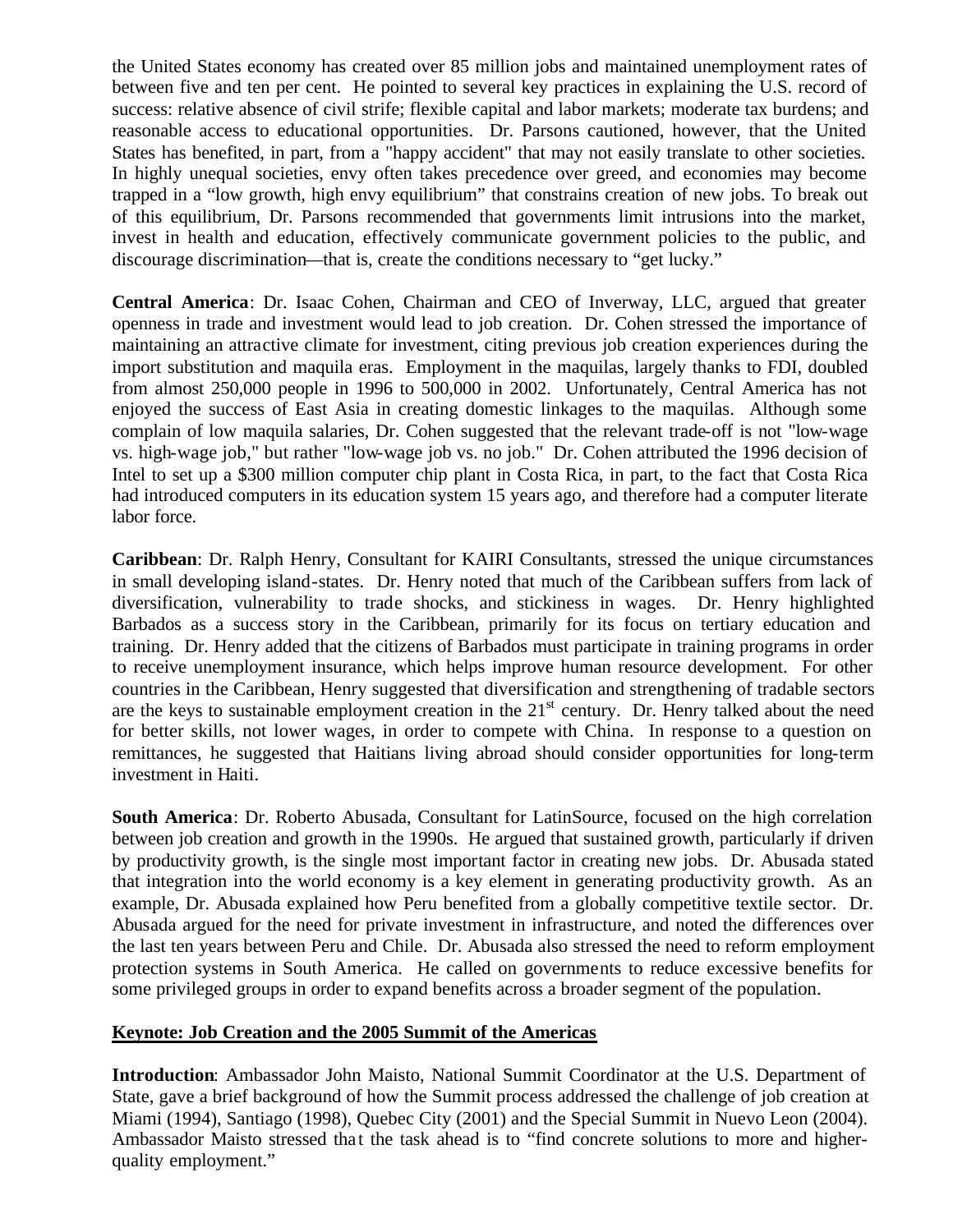**Keynote Address**: Ambassador Jorge Taiana, Argentine Secretary of Foreign Affairs and Chairman of the Summit process, outlined Argentine plans for the 2005 Summit of the Americas. Ambassador Taiana explained that employment, poverty, and democratic governance are directly inter-related and represent some of the key concerns confronting our hemisphere. He added that decent work is the most effective instrument to ensure human and material progress. In order to promote decent work, Ambassador Taiana suggested that governments take action in areas such as rule of law, trade, and international financial matters. At the same time, he stressed the need for governments to integrate macroeconomic policies into job creation, promote linkages to increase private investment, promote SMEs, reorient unemployment benefit policies, and promote training and skills. Ambassador Taiana emphasized the need for "novel, achievable, and transformative" Summit proposals.

### **Panel II: Policy Recommendations on Job Creation**

Mr. Arnold Levine, Deputy Under Secretary for International Labor Affairs at the U.S. Department of Labor, moderated the second panel. Mr. Levine explained that the Department of Labor has adopted the theme "The Power of E Cubed: Employment, Education, and Economic Development", as a formula for economic growth. He suggested that a key question for policy makers is how best to balance the need for protections - protections for entrepreneurs, for investors, for workers, and for private citizens - with the need for adaptability and openness in our product, capital, and labor markets. He also noted the importance of job turnover in a vibrant economy. In the United States, job turnover is very high: in a labor force of approximately 150 million, about 50 million people change jobs every year.

**Promoting SME Development**: Dr. Jurgen Weller, Economic Affairs Officer at the Economic Commission for Latin America and the Caribbean, provided an overview on SMEs in the region. He cited access to credit and technology as important factors for SME success. Dr. Weller stated that SME promotion programs are appropriate where market failures hinder their development. Dr. Weller called for public and private sector financing of SME development programs, and regular evaluations of SME promotion program effectiveness. Dr. Weller highlighted the role of entrepreneurial linkages and clusters to find common interests, share technology, attract investment, and create more jobs.

**Labor Policy Reforms and Labor Ministry Strengthening**: Dr. Gustavo Marquez, Principal Labor Advisor at the Inter-American Development Bank, stated that unemployment, job instability, and low salaries are three of the top six concerns of the general public in the region. He stressed that technology and labor supply growth are solutions, rather than obstacles, for employment growth in Latin America and the Caribbean. Dr. Marquez pointed out that the inequality of wages reflects inequality of education. Dr. Marquez also noted that thirty per cent of workers in Latin America and the Caribbean change jobs every year. This turnover, or "churning," explains 1/3 of productivity growth. Dr. Marquez also recognized that churning imposes serious costs to individual workers. The key is for governments to maintain labor market flexibility while maximizing the coverage of safety nets. Dr. Marquez also argued that labor ministries should increase their capacity to register, enforce, and evaluate the impact of policies. He also called on labor ministries to "go local," where possible, to meet labor market needs at the regional and municipal levels.

**Labor Market Training and Intermediation**: Dr. Jacqueline Mazza, Senior Social Development Specialist at the Inter-American Development Bank, emphasized the need for quality education to build human capital in the region. Dr. Mazza stated that most labor training systems in Latin America and the Caribbean were state-based, high-cost, and placed graduates in sectors with little demand. One important exception is Brazil's SENAI/SENAC system, which relies on direct private-sector management. Dr. Mazza noted that some countries were making improvements in their training systems by relying on private sector-NGO partnerships, public-sector financing incentives, and direct